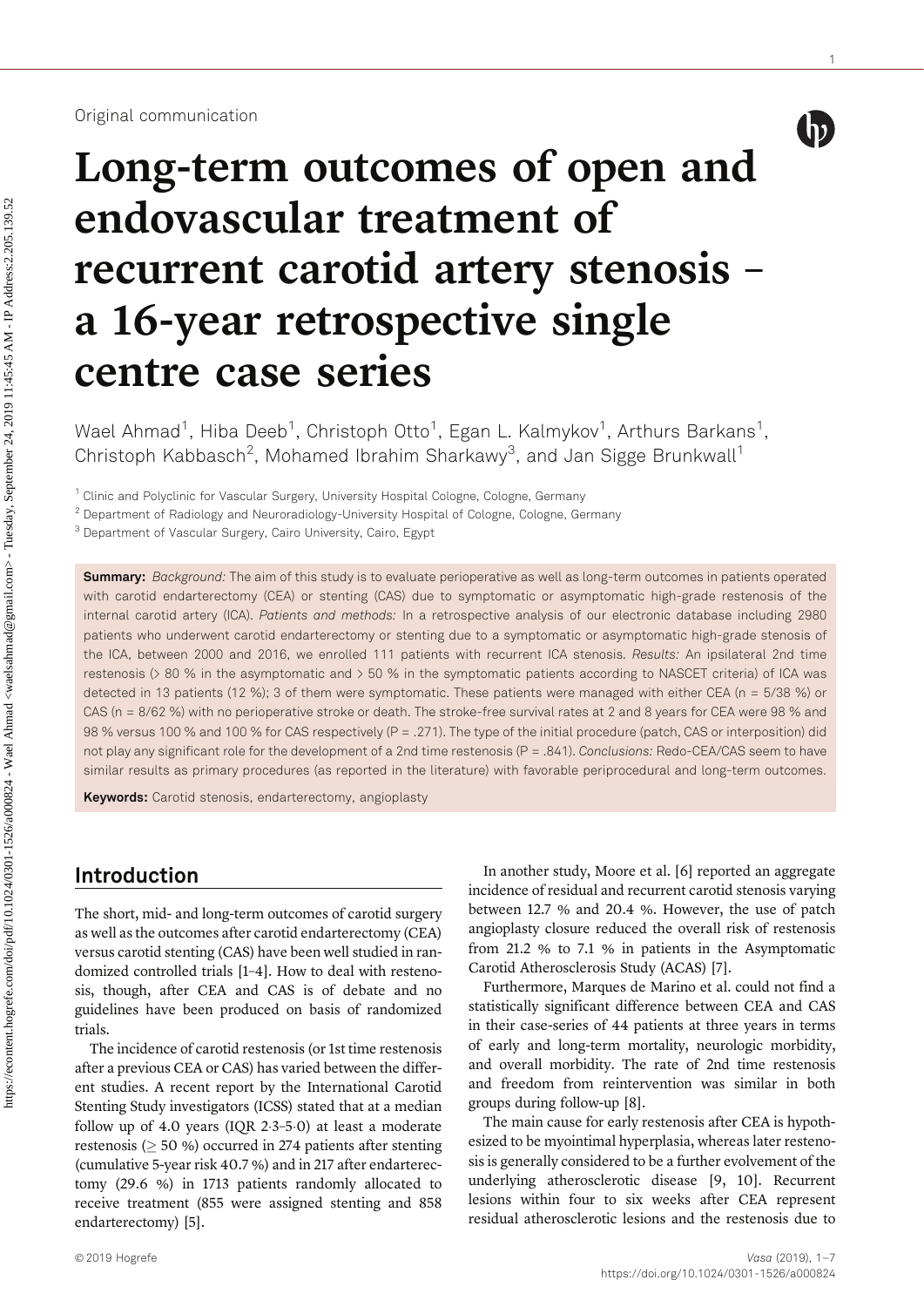neointimal hyperplasia usually begins three to six months postoperatively. The restenosis occurring 24 months after the initial operation represents most likely a recurrent atherosclerotic process. Factors associated with restenosis include smoking, hypertension, female gender, diabetes, small carotid diameter, residual stenosis, and primary closure after CEA [11–13].

Information on the recurrence of carotid restenosis or 2nd time restenosis (after two prior carotid endarterectomy/stenting procedures) as well as the therapeutic modality has not been as well studied as the first-time restenosis.

The aim of the present study was to evaluate the perioperative as well as the long-term outcome in patients operated with CEA and CAS due to a high grade symptomatic or asymptomatic re-stenosis of the internal carotid artery as well as to identify the possible risk factors associated with a high grade > 80 % 2nd time restenosis (severe rere-stenosis).

## Patients and methods

In the retrospective analysis of our electronic database including 2980 patients operated between 2000 and 2016 (between 2000–2008 digitally scanned documents were analyzed), 111 patients, who were initially admitted to our institute due to a restenosis of the internal carotid artery (ICA) and underwent a carotid endarterectomy/ stenting, were enrolled. The indication for CEA/CAS was a high-grade asymptomatic restenosis (> 80 % according to North American Symptomatic Carotid Endarterectomy Trial (NASCET)<sup>3</sup>) or a  $> 50$  % symptomatic restenosis.

A carotid artery stenosis was classified as symptomatic when an ipsilateral neurologic deficit had occurred during the six-month period preceding the presentation in the outpatient clinic. The stenosis grading was done using a colorduplex ultrasonography according to the revised national DEGUM (Deutsche Gesellschaft für Ultraschall in der Medizin-German Society for Ultrasound in Medicine) Ultrasound Criteria for Grading Internal Carotid Artery Stenosis [14]. The multi-parametric German "DEGUM ultrasound criteria" consisting of combined Doppler and imaging criteria were revised and transferred to the NASCET definition [15].

A complete neurologic history and examination by an experienced neurologist were performed on all patients with a suspected symptomatic internal carotid artery stenosis prior to the operation, 24 hours after the procedure and at discharge. Thereafter the patients were followed-up every 6 months by clinical examination and color-duplex ultrasonography.

A preoperative magnetic resonance imaging (MRA) or a CT angiography of the cervicoencephalic arteries in addition to brain-MRI was also performed on all symptomatic patients or when CAS was planned in asymptomatic patients. MRA was also done where the duplex

ultrasonography was not able to delineate the distal end of the carotid plaque.

Our local standard is to offer a redo CEA in restenosis but also to offer CAS to patients with a carotid restenosis where the distal disease-free carotid artery could not be safely reached or who were at a higher local risk for a CEA due to neck radiation or radical neck dissection. CAS was not performed in the patients with tortuous carotid arteries, highly angulated aortic arch (type III) or in presence of a floating thrombus in the carotid plaque depicted on duplex ultrasonography or CT.

## Open repair (CEA)

Our standard protocol is to perform the CEA under locoregional anesthesia to provide a direct neurological monitoring in order to assess the need for shunting according to the neurological status after clamping of the carotid arteries.

A patch angioplasty with Polyethylenterephthalat is used routinely unless the internal carotid artery is angulated or a relative contraindication to the use of prosthetic material (infection, immunosuppression) is present. In such cases an eversion endarterectomy or a venous patch is used. However, eversion endarterectomy is normally not performed in redo patients due to the less pronounced splitting of the wall layers.

## Carotid stenting (CAS)

In our institution CAS is performed by the neuroradiologists in the angiographic suite under local anesthesia, supported by intravenous sedation or general anesthesia when required.

Routinely, the common femoral artery is used for access and rarely the brachial artery is used. The carotid artery lesion is then passed with a .014" guide wire. Pre-dilatation and stent-implantation are the next steps after having done a diagnostic angiography. A double antiplatelet therapy (aspirin and clopidogrel) is adopted for 3 months, after which a monotherapy is continued.

#### **Outcomes**

The primary outcomes were perioperative stroke/death, perioperative myocardial infarction, cranial nerve injury (CNI) and incidence of 2nd time restenosis.

Perioperative/periinterventional stroke was defined as a newly occurring irreversible neurologic deficit lasting more than 24 hours. The diagnosis of perioperative myocardial infarction was based on clinical complaints and confirmed by electrocardiogram and cardiac enzymes. CNI was defined by occurrence of cranial nerve injury at discharge.

The secondary outcomes were the same but in long-term follow up.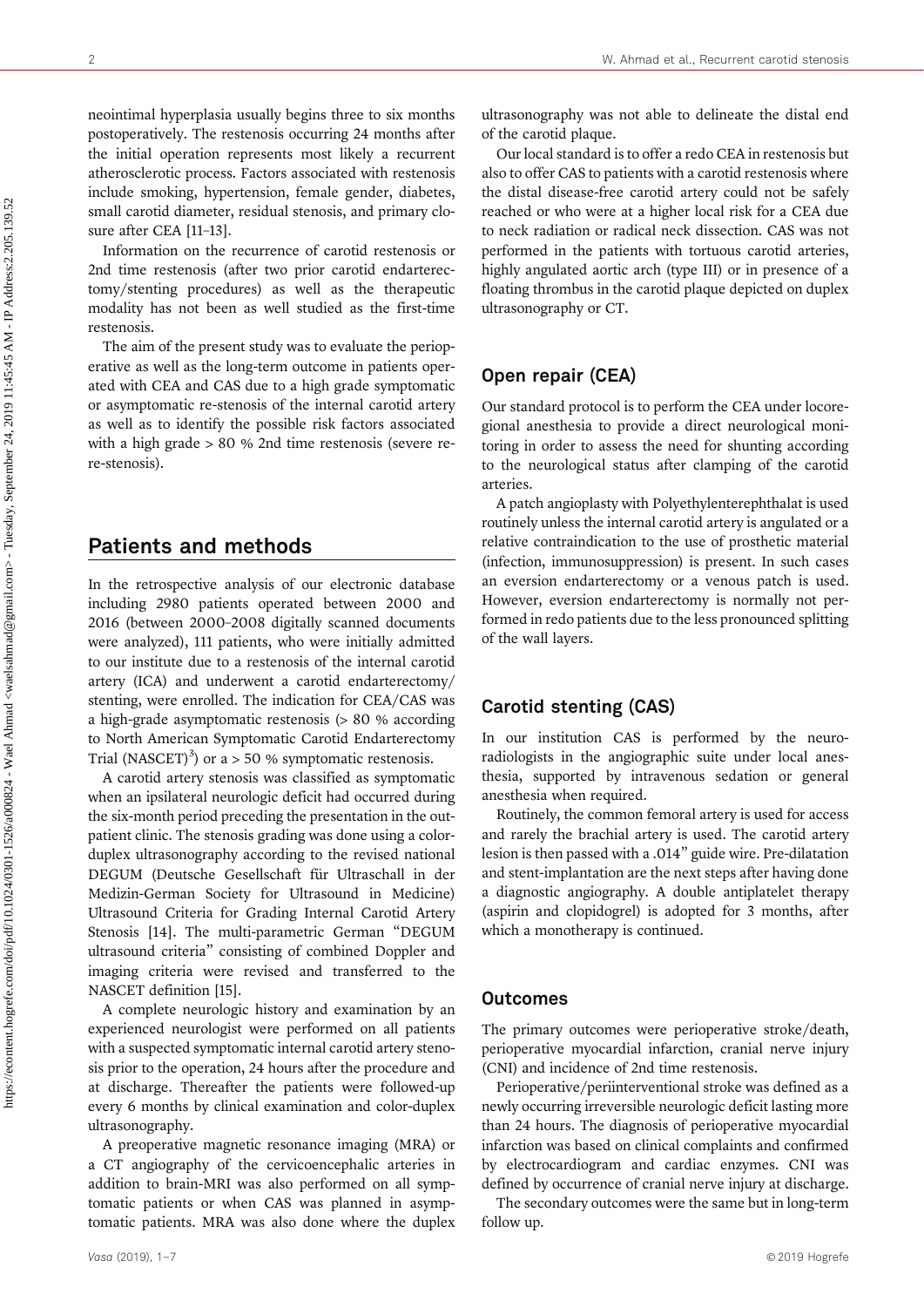Risk factors in medical history such as smoking habits, history of diabetes, arterial hypertension, hypercholesterolemia (arterial hypertension with a systolic component  $\geq$  140 mmHg and diastolic  $\geq$  90 mmHg, hypercholesterolemia defined as a total cholesterol greater than 190 mg/dL and/or LDL > 130 mg/dl) and the prevalence of cardiovascular diseases (peripheral arterial disease (PAD), coronary artery disease (CAD)) were recorded.

Because of the retrospective single center nature of the present study (review of patients' database) no additional approval of study from Ethic-Committee was required. The informed consent of patients was obtained prior to each procedure.

#### Statistical analysis

Statistical analysis was performed using the SPSS statistical software package (SPSS Version 25, IBM Corp, Armonk, NY, USA). Test of normality was performed for all numeric data. Data are expressed as mean (standard deviation, SD) or median (interquartile range, IQR) for continuous variables and counts (%) for nominal variables. Non-parametric data was analyzed with the Mann-Whitney and Kruskal-Wallis test and statistical analysis of parametric data was performed with the unpaired t-test. The Chi-square test was used to compare categorical variables. A forward, stepwise, multivariate logistic regression model was used to identify predictors for the developing of 2nd time restenosis including basic demographic characteristics and relevant preoperative comorbidities.

Kaplan-Meier curves were computed for comparison of overall long-term stroke-free survival and treatment groups were compared by the log rank test. A p-value less than 0.05 was considered statistically significant. For multiple testing/comparisons a Bonferroni correction for the level significance has been used. Confidence intervals with 95 % confidence level were used.

## Results

Out of the 2980 patients in our database having undergone carotid CEA or CAS, 111 (49 females, 44 %) were operated/ intervened due to ICA restenosis and were included. Basic demographic characteristics of the recruited patients are shown in Table I.

In 14 (13 %) patients the restenosis was treated with CAS. The rest of the patients had a CEA using patch angioplasty technique (9–8 % venous patches, 85–77 % Polyethylenterephthalat), whereas a graft interposition was used in 3 (3 %) patients. CEA will be used in this context for both patch and interposition.

11 patients (10 %) were operated due to a symptomatic restenosis of the ICA; 2patients with stroke and 9 (8 %) with a transit ischemic attack (TIA).

7 of the asymptomatic patients (7 %) had a contralateral ICA occlusion and 2 (18 %) of the symptomatic ones  $(P = .605)$ .

The perioperative all territories stroke rate was 2.7 % (2 patients with an asymptomatic and one patient with a symptomatic stenosis). 2 strokes occurred after CEA and one after CAS ( $P = .238$ ). No periprocedural death or myocardial infarction occurred.

One patient in the CEA group had CNI (recurrent nerve paresis) vs. none in the CAS group.  $(P = .704)$ .

No gender difference in term of perioperative stroke risk was detected  $(P = .653)$ .

35 patients were lost during the follow-up, leaving 76 patients with a median follow-up period of 37 months (IQR: 9–67.5 months) including 9 patients with a followup period less than 6 months.

An ipsilateral 2nd time restenosis (> 80 % in the asymptomatic and > 50 % in the symptomatic patients according to NASCET criteria) of the internal carotid artery was detected in 13 patients (12 %) (11 in the CEA and 2 in the CAS group), 3 of them were symptomatic (23 %) (2 presented with TIA and one with a stroke).  $(P = .562)$ . The

Table I. The basic characteristics of patients who underwent CEA (open redo operation) vs. CAS (carotid artery stenting)

|                             | CEA            | CAS             | P-Value  |  |
|-----------------------------|----------------|-----------------|----------|--|
| Male/female                 | 55/42          | 7/7             | $.775*$  |  |
| Age                         | $69.9 \pm 9.3$ | $69.4 \pm 10.7$ | 0.8731   |  |
| Diabetes mellitus           | 26 (26.8 %)    | $4(28.6\%)$     | $.750*$  |  |
| Peripheral arterial disease | 37 (38.1 %)    | $6(42.9\%)$     | $.764*$  |  |
| Coronary artery disease     | 33 (34 %)      | $4(28.6\%)$     | $1.000*$ |  |
| Smoking                     | 35 (36.1 %)    | $2(14.3\%)$     | $.212*$  |  |
| Arterial hypertension       | 84 (86.6 %)    | 12 (85.7 %)     | $1.000*$ |  |
| Hypercholesterolemia        | 34 (35.1 %)    | $2(14.3\%)$     | $.213*$  |  |
| Symptomatic stenosis        | 11             | $\circ$         | $.353*$  |  |
| <b>TIA</b>                  | 9              |                 |          |  |
| Stroke                      | $\overline{2}$ |                 |          |  |
|                             |                |                 |          |  |

\* Qi square test (Fisher's exact test) was used.

Mann-Whitney test was used.

 https://econtent.hogrefe.com/doi/pdf/10.1024/0301-1526/a000824 - Wael Ahmad <waelsahmad@gmail.com> - Tuesday, September 24, 2019 11:45:45 AM - IP Address:2.205.139.52 https://econtent.hogrefe.com/doi/pdf/I0.1024/0301-1526/a000824 - Wael Ahmad <waelsahmad@gmail.com> - Tuesday, September 24, 2019 11:45:45 AM - IP Address:2.205.139.52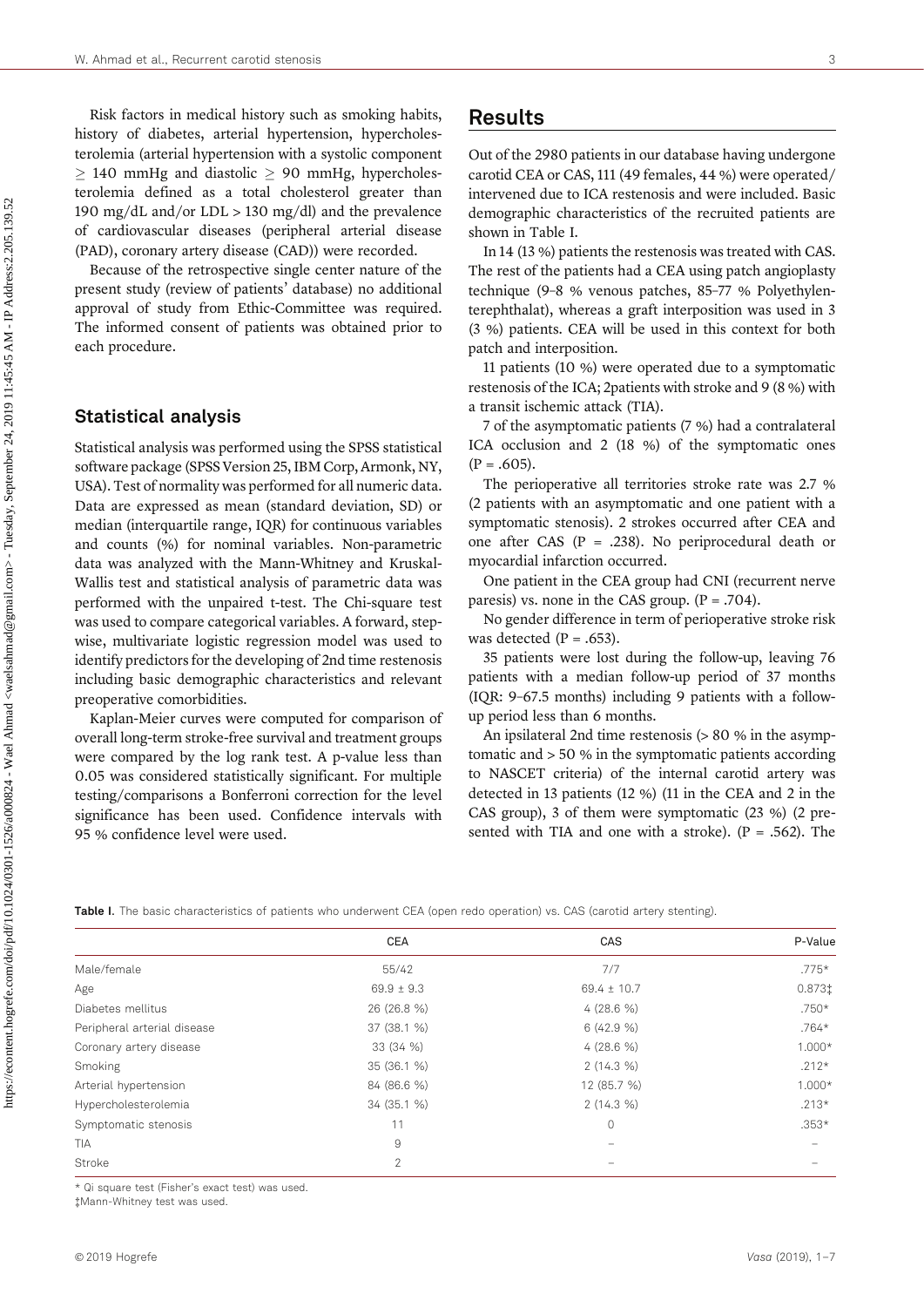|                             | No S-RS<br>$(n = 98)$ | S-RS<br>$(n = 13)$ | P-Value<br>$(2-sided)$ |
|-----------------------------|-----------------------|--------------------|------------------------|
| Male/female                 | 53/45                 | 9/4                | $.542*$                |
| Age                         | $71 + 9.3$            | 64+9               | 0.0251                 |
| Diabetes mellitus           | 25(26 %)              | 5(38.4 %)          | $.323*$                |
| Peripheral arterial disease | 36(37 %)              | 7(54%              | $.234*$                |
| Coronary artery disease     | 36(37 %)              | 1(7.7 %)           | $.055*$                |
| Smoking                     | 31(32 %)              | 6(46%)             | $.333*$                |
| Arterial hypertension       | 84(86 %)              | 11(85 %)           | $1.000*$               |
| Hypercholesterolemia        | 35(36%)               | 1(7.7 %)           | $.058*$                |
| TIA                         | 9                     | 2                  | .482                   |
| Stroke                      | 2                     |                    | .238                   |
|                             |                       |                    |                        |

Table II. The basic characteristics of patients who developed a 2nd time restenosis (S-RS) during follow-up

\* Qi square test (Fisher's exact test) was used.

Mann-Whitney test was used.

basic characteristics of patients who developed a 2nd time restenosis are shown in Table II. The mean estimated time for recurrent re-stenosis to occur was 136 months (95 % CI 109–164) in CEA group and 92months (0–194) in CAS group.

Half of the 2nd time restenosis cases were detected within the first three years of follow-up.

These patients with a 2nd time restenosis were managed with either endarterectomy and patch angioplasty ( $n = 5/$ 38 %) or carotid stenting ( $n = 8/62$ %) with no perioperative stroke or death. The 2 patients who developed a 2nd time restenosis after a previous CAS were also treated with CAS.

Additionally, of the 111 patients with a restenosis 35 (31.8 %) developed a contralateral high-grade stenosis during the follow-up period.

In the multivariate regression analysis, the male patients showed a higher incidence of 2nd time restenosis. Furthermore, the patients who developed a 2nd time restenosis had a higher prevalence of diabetes mellitus. Table III.

The type of the initial procedure (patch, CAS or interposition) did not play any significant role for the development of a 2nd time restenosis  $(P = .841)$ .

The estimated mean stroke-free survival was 186 months (95 % CI 177–194) for the CEA group. Because of the occurrence of only one stroke in the CAS group during follow-up (144 months after the initial operation) no 95 % CI for the estimated mean stroke-free survival could be calculated  $(P = .271)$ . The stroke-free survival comparison between CEA and CAS is shown using a Kaplan-Meier curve in Figure 1 and because of the short follow up for CAS, only for CEA in Figure 2.

The stroke-free survival rates at 2 and 8 years for CEA were 98 % and 98 % versus 100 % and 100 % for CAS respectively  $(P = .271)$ .

Furthermore, we performed an additional case-matched control group comparison between the 111 patients (group A) operated due to a restenosis and of those (group B) who underwent CEA due to a primary carotid stenosis. Group B was retrospectively analyzed during the same period with the same surgical and radiological team. The

Table III. The relevant risk factor in the multivariate regression analysis to develop a 2nd time restenosis.

|                   | p-value | 0R   | 95 %CI        |
|-------------------|---------|------|---------------|
| Male gender       | .019    | 211  | $1.7 - 256.1$ |
| Diabetes mellitus | 017     | 13.7 | $1.6 - 116.8$ |

CI: Confidence Interval; OR: Odds Ratio.

matching was based on age, gender, symptomatic/asymptomatic stenosis and co-morbidities and yielded a control group consisting of 104 patients. The mean age of this group was  $71.9 \pm 8.4$  years with 47 female patients.

There was no statistically significant difference between the perioperative stroke rate in group B with 2.9 % vs. the 2.7 % in the restenosis group.

An ipsilateral 2nd time restenosis (> 80 %) was diagnosed in 8 patients ( $P = .531$  in comparison to the restenosis group), but no further strokes were detected in the primary group during the follow-up.

#### Discussion

The main findings of the present study were the low perioperative/periinterventional stroke rate with a comparable rate of 2nd time restenosis to that reported in the literature.

Additionally, a higher incidence of 2nd time restenosis was found in patients with diabetes mellitus and in male patients. A significant drawback was the relatively large number of patients who dropped-out of the follow-up program leading, possibly, to a selection bias therefore this result found in the in multivariate analysis should be balanced with the low number of patients.

The management of atherosclerotic carotid and vertebral artery disease guidelines of the European Society for Vascular Surgery (ESVS) recommended that the choice of redo endarterectomy or stenting should be based on a multidisciplinary team review, local surgeon/interventionist preference, and patient choice (evidence class I, level C). [13] Among other references, the ESVS-Guidelines also cited the meta-analysis from 2015 done by Fokkema et al. [16], who derived 1132 patients from 13 studies where a redo CEA was compared with CAS. They did not find any statistical difference in the 30-day stroke/death rates between redo CEA and CAS. Neither did they find a difference of recurrent restenosis > 70 %. The 2nd time restenosis rate in the present study was in the same magnitude as that found in the meta-analysis performed by Texakalidis et al. [17]; they reported an estimated proportion of recurrent restenosis rate of 8.5 % among 328 patients who underwent CEA versus 4.2 % among those in the CAS group, with a preponderance for severe restenosis among CEA group. Furthermore, the authors found that CAS was associated with significantly lower risk for longterm recurrent carotid artery restenosis when defined as stenosis > 60 % or > 70 %.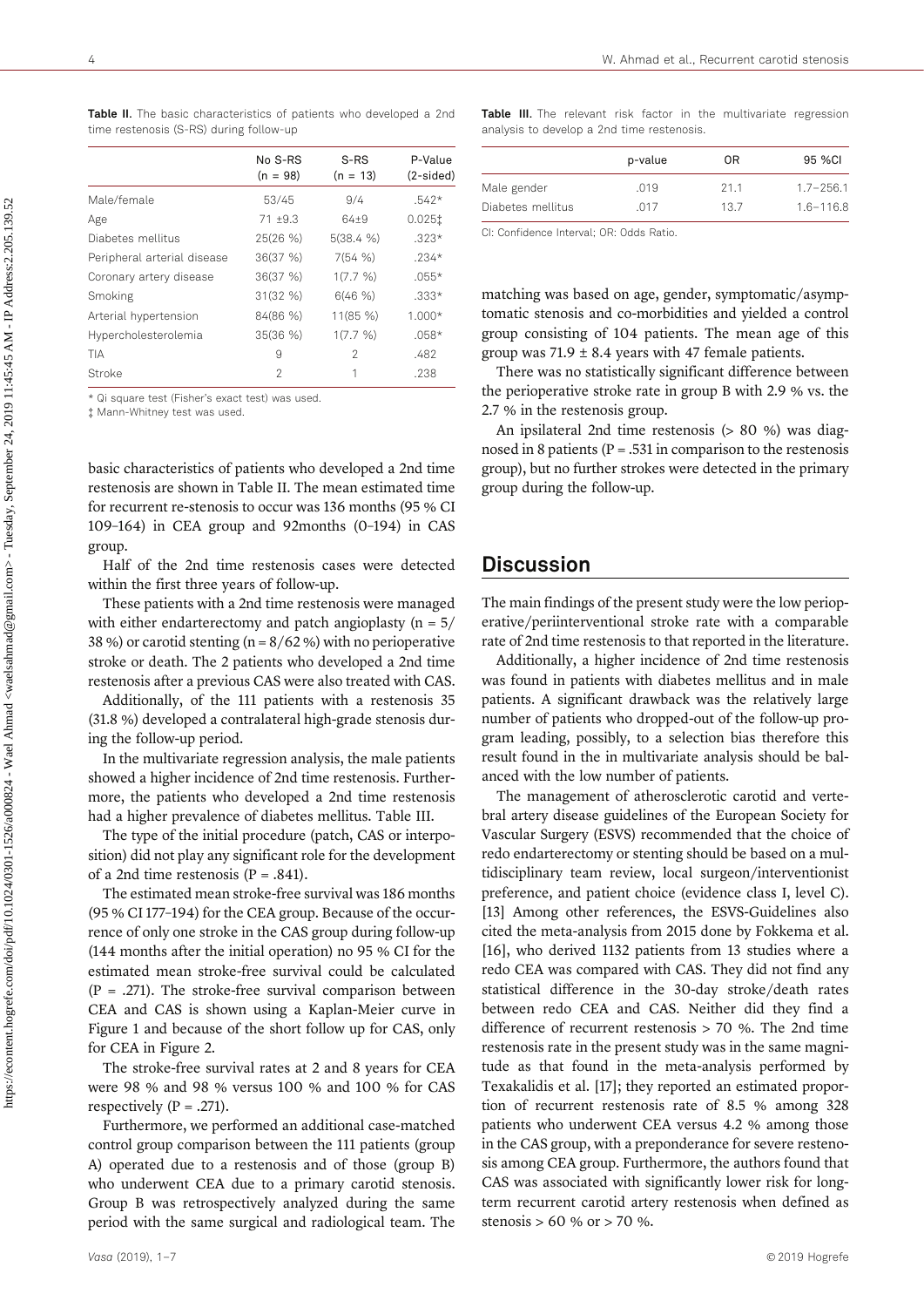$1,0$ 

 $\mathbf{a}$ 

 $\Omega$ 

 $\overline{0}$ 

CEA

 $CAS$ 

was reported by Rockman et al. [18] and Akingba et al. [19] in their 10-year retrospective case series as well as by Dorigo et al., but with no restenosis in the CAS group [20]. The stroke rate seen in the present study (2.7 %) seems to be similar to the one reported in other works: Texakalidis et al. [17] reported a periprocedural stroke rate of 2.3 %

However, a 2nd time restenosis rate, similar to our study,

 $\overline{24}$ 

 $\overline{38}$ 

 $\overline{30}$ 

 $\overline{34}$ 

 $\overline{36}$ 

 $\overline{33}$ 

 $42$  $\overline{48}$ 

 $\overline{28}$ 

 $\overline{26}$ 

 $\overline{54}$ 

 $\overline{26}$ 

60

 $\overline{22}$ 

 $66$ 

 $\overline{18}$ 

 $\overline{72}$ 

 $\overline{17}$ 

 $\overline{78}$ 

 $\overline{14}$ 

 $84$ 

 $\overline{11}$ 

Stroke-free survival (Nr. at risk):

 $\overline{6}$ 

 $\overline{56}$ 

 $\overline{12}$ 

 $46$ 

 $\overline{18}$ 

 $42$ 

Months

CEA

 $\overline{0}$ 

 $\overline{97}$ 

in patients with a redo CEA and 1.7 % of patients undergoing CAS, a difference without a statistical significance. On the contrary, the 30-day stroke rate was relatively higher (5 % after CEA and 3 % after CAS group) in the case-series reported by Antonello et al. [21].

In the present study one CEA patient (1 %) developed a recurrent nerve paresis. As expected, none of the CAS patients developed a CNI. Our CNI rate after CEA seems to be lower than that reported by Marques de Marino et al. [8] where 13 % in the CEA-redo group developed a CNI, which is higher than the 5.5 % reported in a perprotocol analysis in the ICSS being more common among females [22]. There is no other obvious cause for our better results than maybe the high volume and standardized protocol.

A quite interesting finding in the present study was that 10 % of patients who underwent a redo intervention due to a carotid restenosis were symptomatic, and that 23 % of the patients in the group of repeated redoes due to the 2nd time restenosis were symptomatic. A possible cause here might be the lower number of patients who developed a 2nd time restenosis and the relatively reduced follow-up duration. Another explanation is that the patients who develop neurologic symptoms would seek medical assistance more than those who stay asymptomatic or that the

Figure 1. The stroke-free survival for CEA (carotid endarterectomy) and CAS (carotid stenting) groups shown with Kaplan-Meier curve.

Figure 2. The stroke-free survival for CEA (carotid endarterectomy) group shown with Kaplan-Meier curve.



Stroke-Free Surviva

CEA vs. CAS

 $T = CEA$ <br> $T = CAA$ <br> $T = CAA$  censored





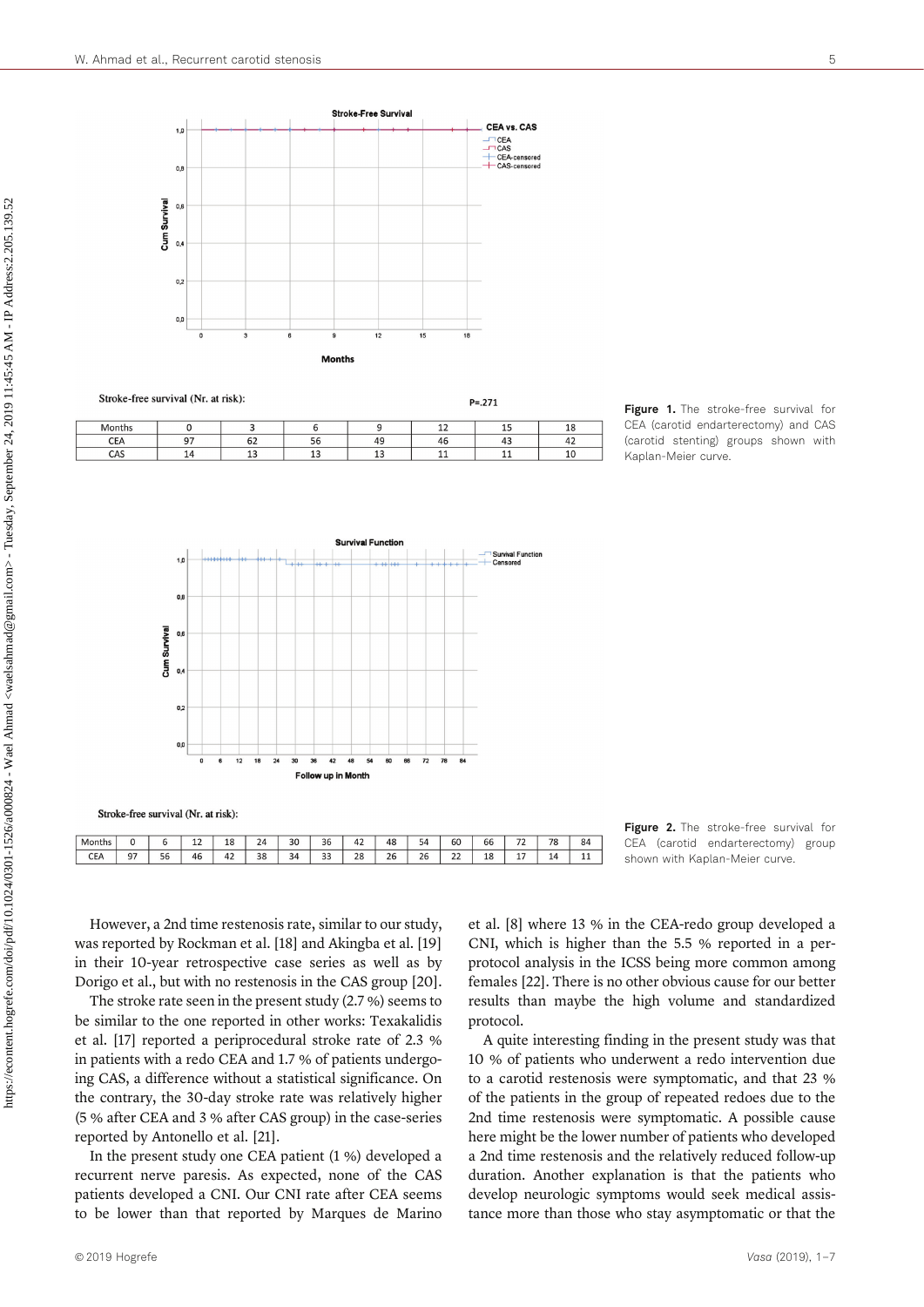tendency to operate asymptomatic patients is lower for redo surgery.

Our finding of more frequent 2nd time restenosis in male patients does not align with the results of other studies where the female gender was associated with a higher rate of recurrent stenosis. Trisal et al. reported that female patients had a slightly higher recurrence rate of restenosis as compared to males [9]. In addition to the female gender, the CREST study reported also diabetes, and dyslipidemia to be independent predictors of restenosis or occlusion after both procedures, but there was no report regarding the 2nd time restenosis [12]. We found diabetes mellitus to be a risk factor for the 2nd time restenosis, but with few patients in this group. When looking into other areas (Percutaneous Transluminal Coronary Artery Angioplasty-PTCA, angioplasty of renal arteries) the female gender as well as the diabetes still play a possible role in developing a recurrent stenosis in patients who had a PTCA [23, 24] but not in patients with a renal artery stentangioplasty [25], there is only data for the primary restenosis and not for a 2nd time restenosis. There is no really good explanation for the higher restenosis rate in males but the limited number of patients who developed a 2nd time restenosis especially as there was no difference regarding the risk factors (coronary artery disease, peripheral arterial disease, smoking, diabetes mellitus, arterial hypertension or hypercholesterolemia) between the two genders. Although, the limited number of patients included in the regression analysis in the present study would reduce the robustness of results regarding the possible risk factor we found to be associated with a 2nd time restenosis.

Although there was a reduced number of patients who developed a 2nd time restenosis in the present study, both CEA and CAS could be used for re-redoes. However, the lack of studies on the treatment options and absence of mid- and long-term outcomes of patients treated due to 2nd time restenosis make this topic an area of further research.

## Limitations

The retrospective and single center design of the present study combined with the relatively low number of patients treated with CAS and the significant number of patients who dropped out of the follow-up in addition to the long duration of the study reduces the robustness of the findings.

# **Conclusions**

Redo-CEA/CAS seem to have similar results as primary procedures (as reported in the literature) with favorable periprocedural and long-term outcomes. Nevertheless, a cohort with a larger number of patients would strengthen the validity of the study and its results.

- 1. Randomised trial of endarterectomy for recently symptomatic carotid stenosis: final results of the MRC European Carotid Surgery Trial (ECST). Lancet. 1998;351(9113):1379–87.
- 2. Brott TG, Hobson RW 2nd, Howard G, Roubin GS, Clark WM, Brooks W, et al. Stenting versus endarterectomy for treatment of carotid-artery stenosis. N Engl J Med. 2010;363(1): 11–23.
- 3. Ferguson GG, Eliasziw M, Barr HW, Clagett GP, Barnes RW, Wallace MC, et al. The North American Symptomatic Carotid Endarterectomy Trial: surgical results in 1415 patients. Stroke. 1999;30(9):1751–8.
- 4. Mas JL, Trinquart L, Leys D, Albucher JF, Rousseau H, Viguier A, et al. Endarterectomy Versus Angioplasty in Patients with Symptomatic Severe Carotid Stenosis (EVA-3S) trial: results up to 4 years from a randomised, multicentre trial. Lancet Neurol. 2008;7(10):885–92.
- 5. Bonati LH, Gregson J, Dobson J, McCabe DJH, Nederkoorn PJ, van der Worp HB, et al. Restenosis and risk of stroke after stenting or endarterectomy for symptomatic carotid stenosis in the International Carotid Stenting Study (ICSS): secondary analysis of a randomised trial. Lancet Neurol. 2018;17 (7):587–96.
- 6. Moore WS, Kempczinski RF, Nelson JJ, Toole JF, Recurrent carotid stenosis: results of the asymptomatic carotid atherosclerosis study. Stroke. 1998;29(10):2018–25.
- 7. Endarterectomy for asymptomatic carotid artery stenosis. Executive Committee for the Asymptomatic Carotid Atherosclerosis Study. JAMA. 1995;273(18):1421–8.
- 8. Marques de Marino P, Martinez Lopez I, Hernandez Mateo MM, Cernuda Artero I, Cabrero Fernandez M, Reina Gutierrez MT, et al. Open Versus Endovascular Treatment for Patients with Post-Carotid Endarterectomy Restenosis: Early and Long-term Results. Ann Vasc Surg. 2016;36:159–65.
- 9. Trisal V, Paulson T, Hans SS. Mittal V. Carotid artery restenosis: an ongoing disease process. Am Surg. 2002;68 (3):275–9; [discussion 9](http://dx.doi.org/)–80
- 10. Vos JA, de Borst GJ, Overtoom TT, de Vries JP, van de Pavoordt ED, Zanen P, et al. Carotid angioplasty and stenting: treatment of postcarotid endarterectomy restenosis is at least as safe as primary stenosis treatment. J Vasc Surg. 2009;50(4):755–61 e1.
- 11. Brott TG, Halperin JL, Abbara S, Bacharach JM, Barr JD, Bush RL, et al. 2011 ASA/ACCF/AHA/AANN/AANS/ACR/ASNR/ CNS/SAIP/SCAI/SIR/SNIS/SVM/SVS guideline on the management of patients with extracranial carotid and vertebral artery disease. J Am Coll Cardiol. 2011;57(8): 1002–44.
- 12. Lal BK, Beach KW, Roubin GS, Lutsep HL, Moore WS, Malas MB, et al. Restenosis after carotid artery stenting and endarterectomy: a secondary analysis of CREST, a randomised controlled trial. Lancet Neurol. 2012;11(9):755–63.
- 13. Naylor AR, Ricco JB, de Borst GJ, Debus S, de Haro J, Halliday A, et al. Editor's Choice – Management of Atherosclerotic Carotid and Vertebral Artery Disease: 2017 Clinical Practice Guidelines of the European Society for Vascular Surgery (ESVS). Eur J Vasc Endovasc Surg. 2018;55(1):3–81.
- 14. Arning C, Widder B, von Reutern GM, Stiegler H, Gortler M. Revision of DEGUM ultrasound criteria for grading internal carotid artery stenoses and transfer to NASCET measurement. Ultraschall Med. 2010;31(3):251–7.
- 15. North American Symptomatic Carotid Endarterectomy Trial C, Barnett HJM, Taylor DW, Haynes RB, Sackett DL, Peerless SJ, et al. Beneficial effect of carotid endarterectomy in symptomatic patients with high-grade carotid stenosis. N Engl J Med. 1991;325(7):445–53.
- 16. Fokkema M, Vrijenhoek JE, Den Ruijter HM, Groenwold RH, Schermerhorn ML, Bots ML, et al. Stenting versus endarterectomy for restenosis following prior ipsilateral carotid endarterectomy: an individual patient data metaanalysis. Ann Surg. 2015;261(3):598–604.